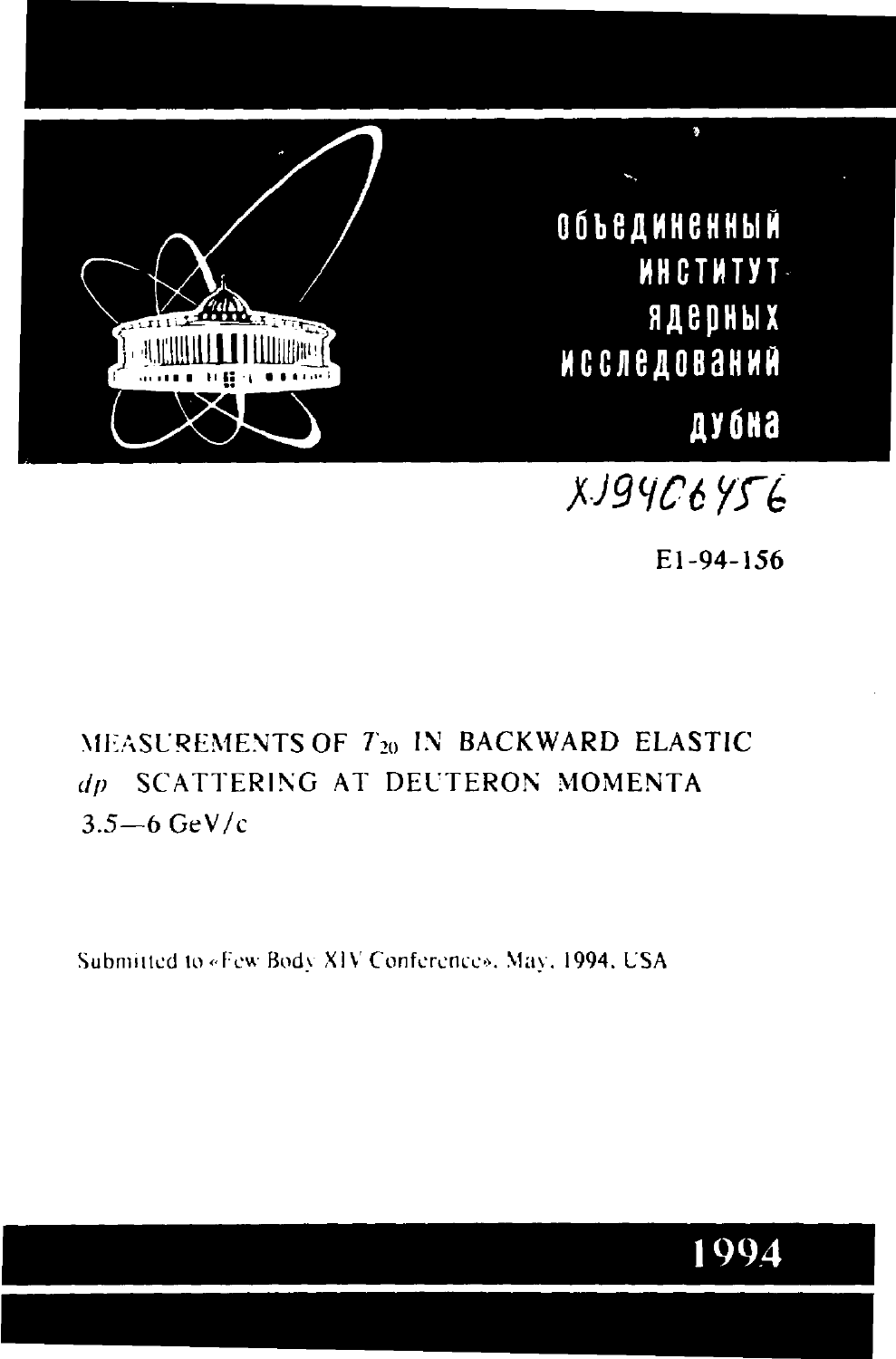L.S.Azhgirey, Yu.T.Borzunov, E.V.Chernykh, L.B.Golovanov, M.A.Ignatenko, A.P.Kobushkin<sup>1</sup>, L.P.Ladygin, P.K.Manyakov, N.S.Moroz, S.Ncdev, L.Penchev<sup>2</sup>, C.F.Perdrisat<sup>3</sup>, N.M.Piskunov, V.Punjabi<sup>4</sup>, P.A.Rukoyatkin, I.M.Sitnik, G.D.Stoletov, E.A.Strokovsky, A.L.Svetov, A.I.Syamtomov<sup>1</sup>, A.P.Tsvinev, V.V.Vikhrov<sup>5</sup>, L.Vizireva<sup>6</sup>, S.A.Zaporozhets

<sup>&#</sup>x27;Bogoliubov Institute for Theoretical Physics, 252130 Kiev. Ukraine

<sup>&</sup>quot;Institute for Nuclear Phvsicsand Nuclear Energy. 1784 Sofia. Bulgaria 'College of William and Marv, Williamsburg, VA 23185 USA

<sup>&#</sup>x27;Norfolk Stale University, Norfolk. VA23504 USA

<sup>^</sup>Institute for Nuclear Phvsics, Gatchina. Russia

<sup>&</sup>quot;Highest Chemical and Technology Institute, Sofia, Bulgaria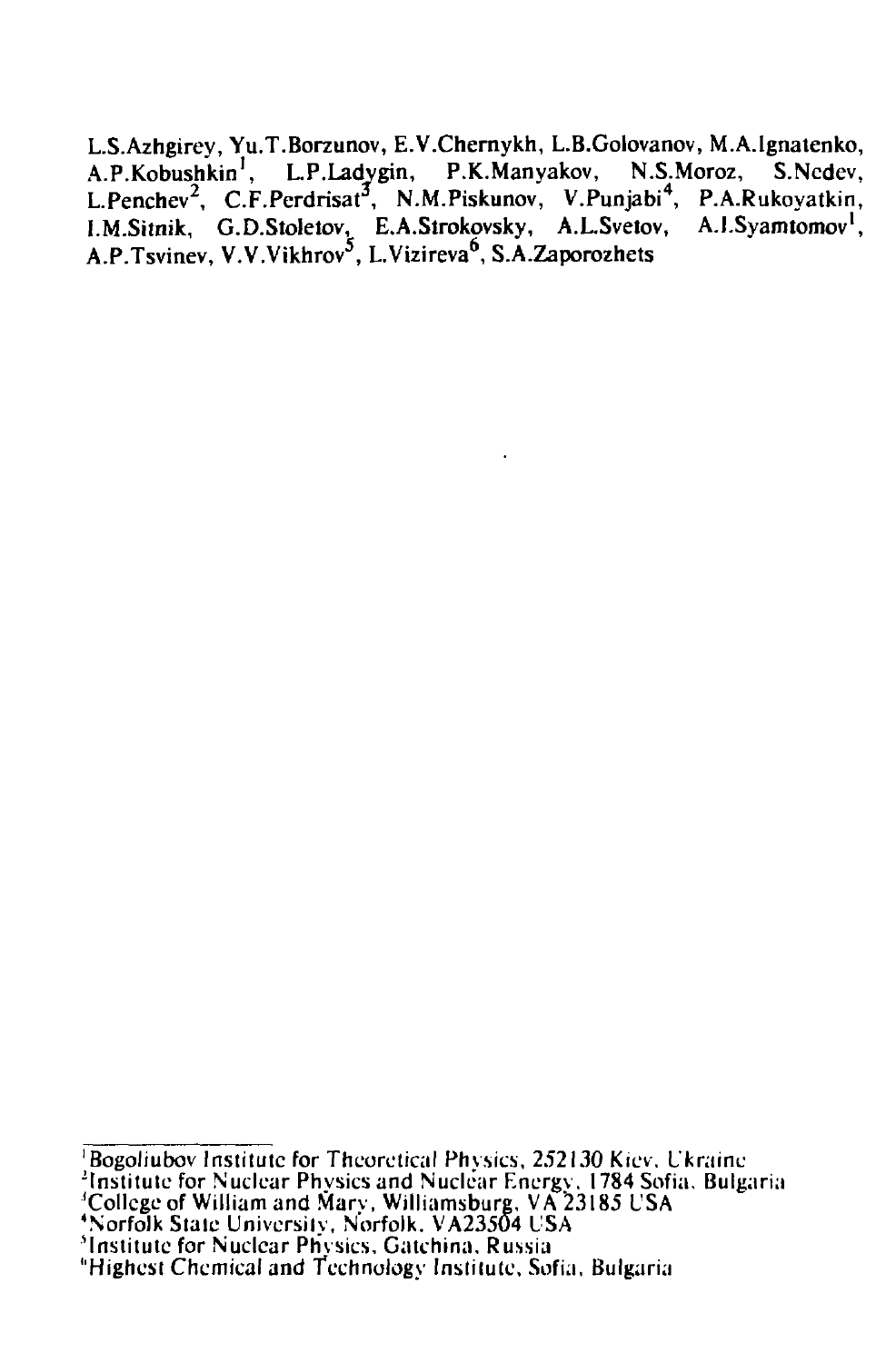### 1. **Introduction**

Direct reconstruction of the deuteron wave function (DWF) based on its relation with measured quantities within the Impulse Approximation (IA) framework is possible for the reaction of the deuteron electrodisintegration  $\epsilon d \rightarrow \epsilon np$ , and also for reactions with nuclear probe such as  $A(d, p)X$  at zero angle and  $p(d, p)d$  (at  $180^\circ$  in the center of mass).

The comparison of the momentum distributions of the fragments extracted in this way from experiments with electromagnetic and nuclear probes<sup>1–3</sup> has revealed their similarity even in a region where appreciable deviation from the IA calculations take place. This circumstance gave a strong motivation to develop a program of investigations of polarization observables in reactions with nuclear probes, which would allow to reconstruct the DWF components. The measurement of *T20* in *dp* backward elastic scattering was one of the first, experiments with a polarized deuteron beam at  $SATURNE-2<sup>4</sup>$ .

Here we present results of measurements of this observable which were performed al the JINR synhrophasotron mainly in the range of energies unreachable at. SATURNE. The investigation was carried out by the Dubna-Saclay-Virginia collaboration, which was organized to study polarization phenomena in the elastic backward *dp* scattering both at Saclay and at Dubna.

#### 2. Experiment

The tensor polarized beam of intensity  $10^9$  deuterons/beam spill incidented on a 30 cm liquid hydrogen target. The beam polarization states were changed in a bunch-after-bunch mode during data taking; the beam polarization was  $\rho_{20}^+ = 0.49 \pm 0.03$  and  $\rho_{20}^- = -0.52 \pm 0.04$ .

The recoil protons emitted in lab. in forward direction at  $0 \pm 15$  mrad were detected after the beam-line in the magnetic spectrometer ALPHA. The corresponding angular acceptance in the center of mass system increased from  $(180\pm2.4)$ <sup>o</sup> at the lowest energy to  $(180 \pm 3.0)$ <sup>o</sup> at the highest energy of the primary beam. The backward scattered deuterons were not detected; in this case one needs to have high momentum resolution to reject non-elastic events. In this experiment  $\frac{\Delta p}{p} = 0.3\%$  Fig.1 Forward proton momentum distribu-<br>was achieved; it corresponds to **the induction in vicinity of hackward elastic neak** 



tion in vicinity of backward elastic peak.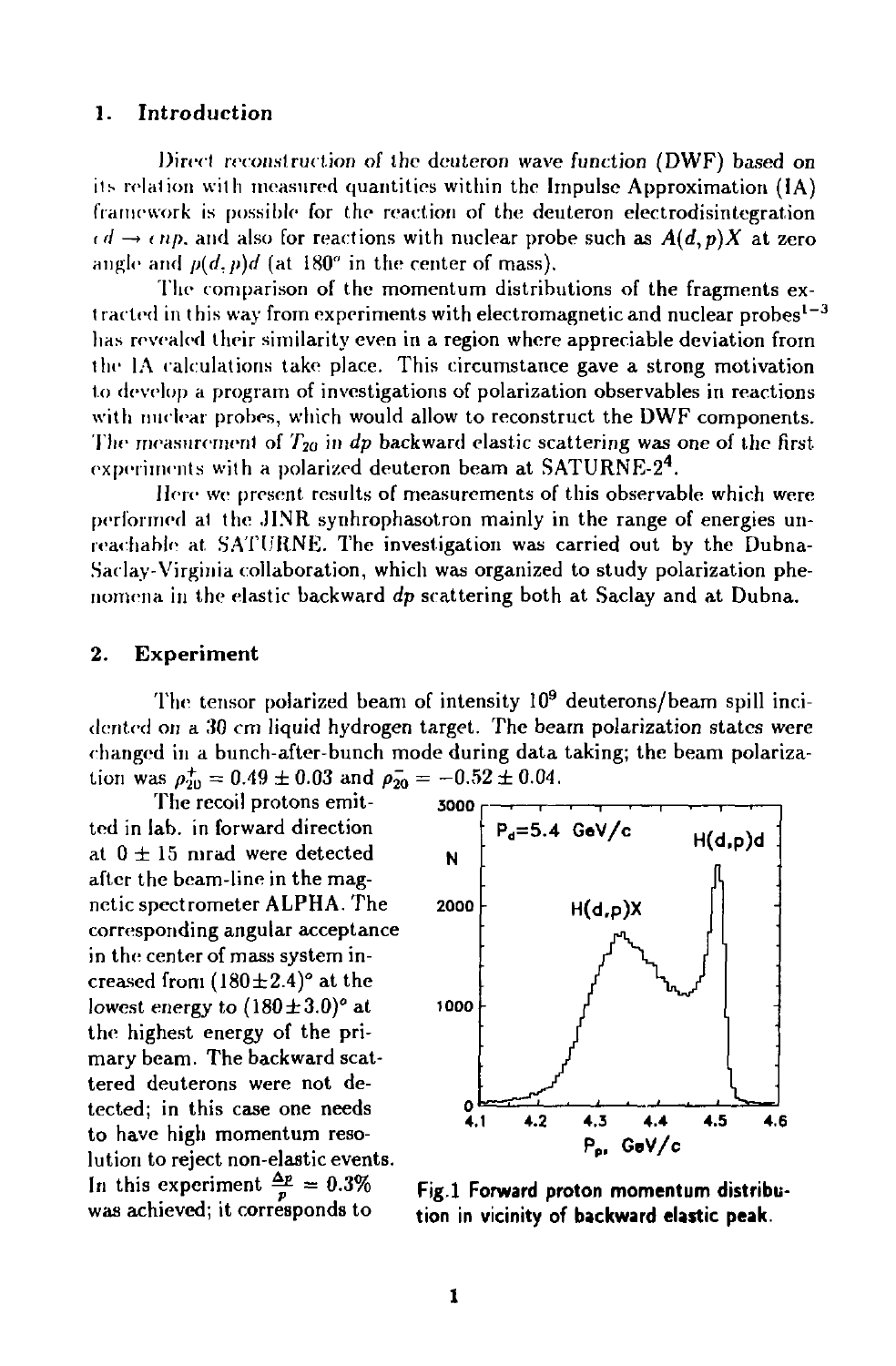a missing mass resolution of 4 MeV for the lowest energy and 8 MeV for the highest.

The separation of elastic events from the background (mainly deuteron breakup reaction in the region of the kinematical limit) is illustrated in Fig.l. It was also necessary to separate protons from inelastically scattered deuterons with the same momentum from the reaction  $p(d,d')X$ <sup>5</sup>. This contamination contribute up to 3000 deuterons per 1 proton at the highest energy. To reject such events at the trigger level, a digital TOF-trigger $^6$  was tuned to make rather soft rejection.



**Fig.2 Mass distribution (deuterons are suppressed partly by the TOF-trigger).** 

The final separation of protons from deuterons was done using measured values of particle momenta and their times of flight. The mass separation achieved is illustrated in Fig. 2.

#### **3. Results**

In the framework of the IA the expression  $T_{20}$  is identical for  $p(d, p)d$  and  $p(d, p)X$  reactions (when one considers the deuteron as S- and I)-component system only); the main goal of this experiment was to establish whether this equality of  $T_{20}$  for the two reactions holds true in reality. The rather large momentum acceptance of the spectrometer (see Fig.l) allowed us to follow the regime of change of  $T_{20}$  as the breakup process approaches its kinematical limit: backward elastic scattering. In Fig.3 the backward elastic scattering data are presented together with the breakup data from this experiment taken far away from the kinematical limit at each energy, and with the data for <sup>12</sup> $C(d, p)X$  reaction at 9 GeV/c<sup>7</sup>. One can see that breakup data from these different experiments are close to each other in spite of the different energies and targets (carbon and hydrogen). One can see also an important dilferenct between  $T_{20}$  values for breakup reaction and for backward elastic scattering which is maximum at  $k = 0.65$  GeV/c.

Never-the-less, the general k-dependence of  $T_{20}$  in both reactions demonstrate the same important disagreements with expectations based on 1A-like approaches:  $T_{20}$  does not achieve expected value of minimum ( $-\sqrt{2}$ ) in vicinity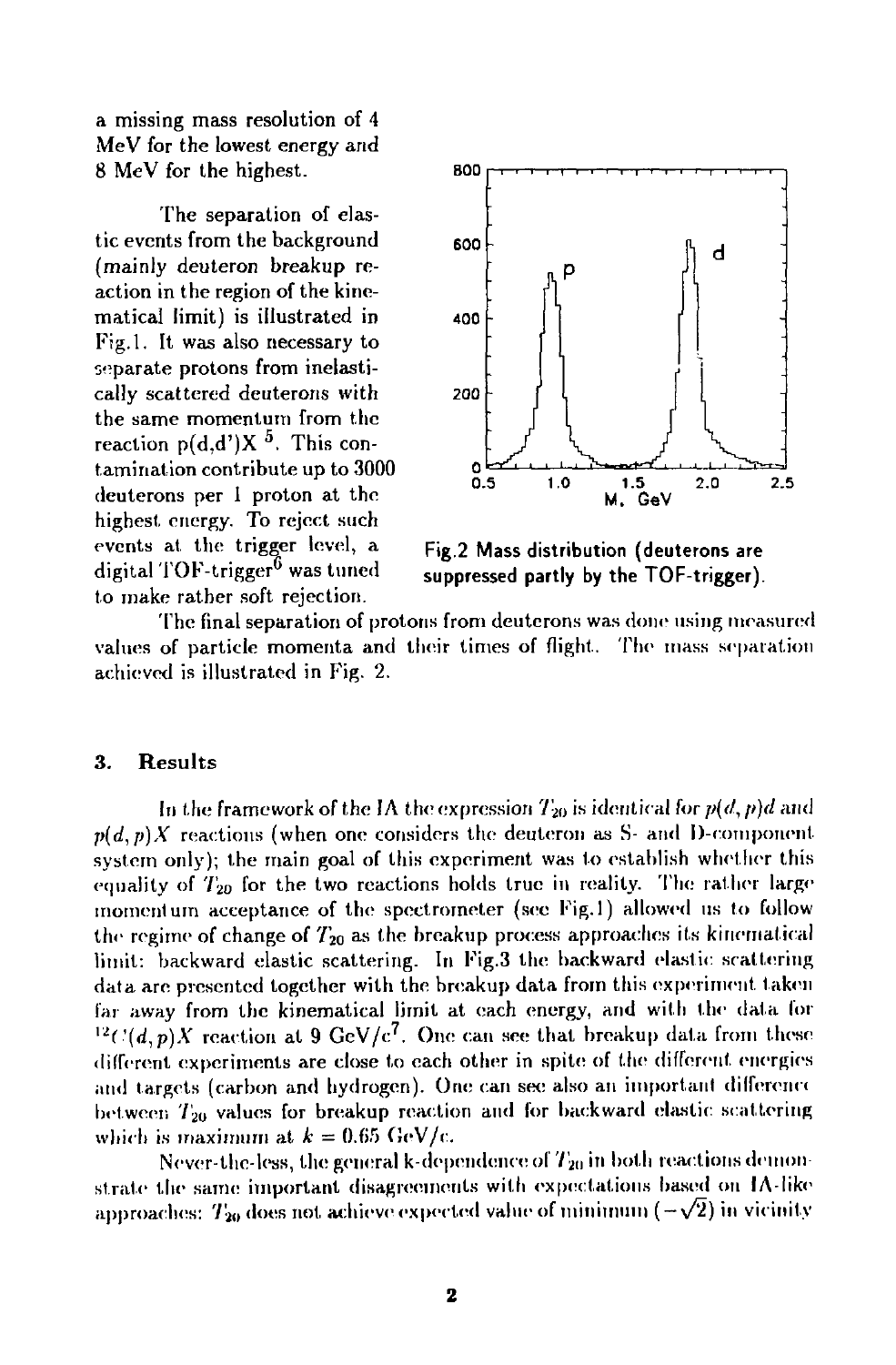of  $k = 0.3$  GeV/c<sup>8</sup> and in contradiction with the predictions have a tendency to remain negative at higher values of k.

The new measurements of  $dp$  bacward elastic scattering were undertook in Dubna this year. The data analysis now in progress. But it is possible to say already now that  $T_{20}$  remains negative up to  $k = 0.85$  GeV/c.

To explain revealed effects one can consider the additional to IA mechanisms, different for the discussed reactions. It is possible also remaining in the framework of the IA to assume more than twocomponent DWF. For example, two P-waye in the DWF emerges when the deuteron is considered in relativistic approach<sup>9</sup>. or  $N$   $N$  projections of the 6quark DWF<sup>10</sup> are essential. It is important to stress that if the DWF has a P-wave component then the identity between the 1A expressions for  $T_{20}$  for the discussed two reactions disappears<sup>12</sup>.



Fig.3  $T_{20}$  for backward elastic scattering and for breakup reaction far from the elastic peak (this experiment) and for the  $^{12}C(d, p)X$  reaction<sup>7</sup>.

The relativistic model of the deuteron assuming more than two arguments of the DWF<sup>11</sup> must be considered also. A more detailed analysis of these hypotheses in the light of the new data needs to be done.

This work has been supported in part by the Russian Foundation for Fundamental Research under grant No. 93-02-3961, and by the US National Science Foundation (C.F.P.: grant PHY91-11942) and US Dept. of Energy (V.P.: grant DE-FG05-8940525).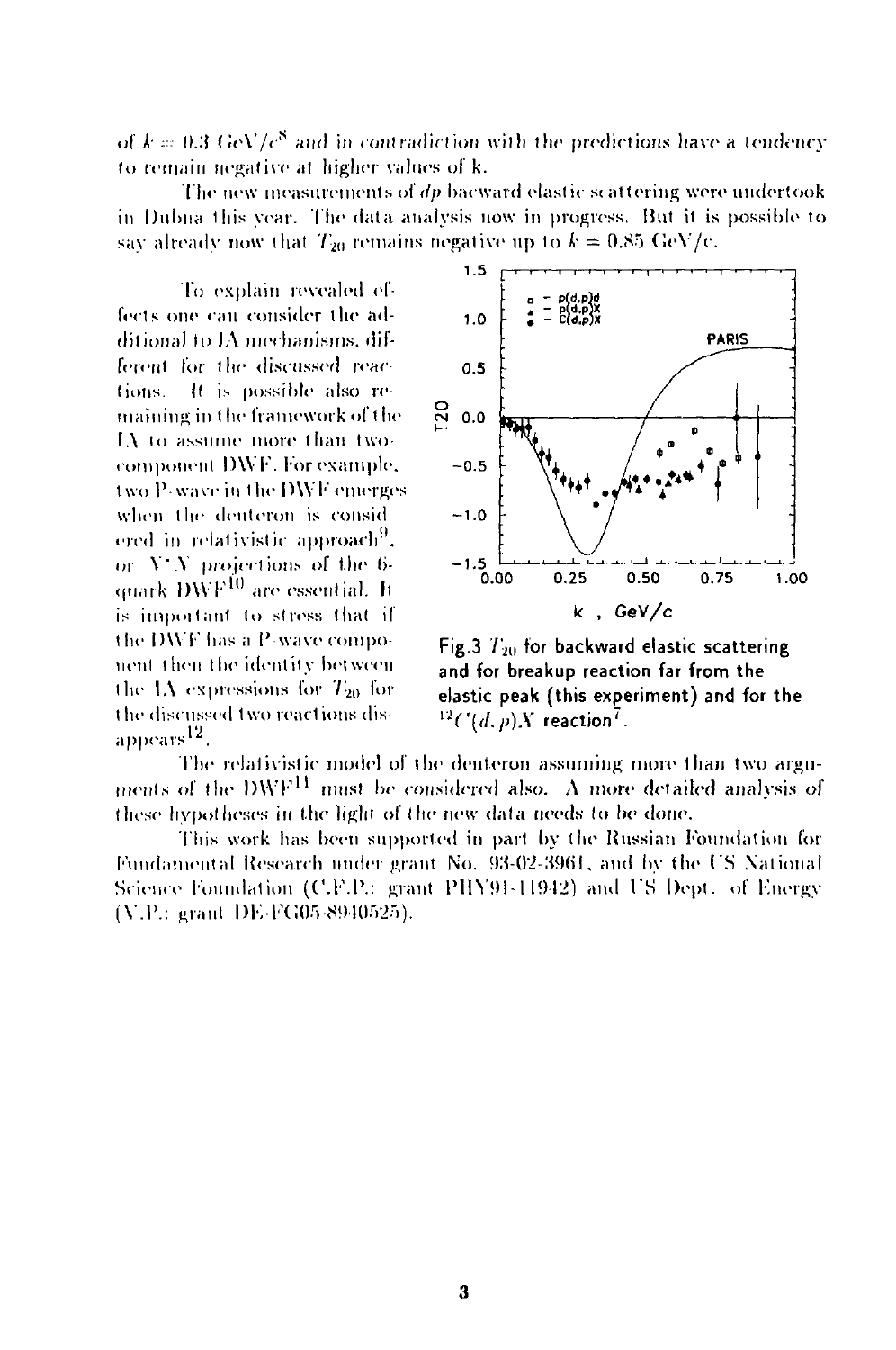## **References**

- 1. V.G.Ableev et al., Pism'a JETF  $37$  (1983) 196.
- 2. A.P.Kobushkin. J.Phys. G: Nucl. Phys. 12 (1986) 187.
- 3. C.F.Perdrisat, V.Punjabi, talk presented at XI Intern. Seminar on High Knergy Physics Problems. Sept. 7-12 1992. Dubna.
- 1. J.Arvieux et al., Phys. Rev. Lett. **50** (1983) 19: Nucl. Phys. **A431** (1984) G13.
- 5. V.G.Ableev et al., Yad. Fiz. 37 (1983) 348.
- (i. Y.P.Ladygin. P.K.Manyakov. N.M.Piskunov, .IINR Rapid Communication N2[59] (1993) 50.
- 7. V. G. Ableev et al.. Pis'ma v JETF 47 (1988) 558: V. G. Ableev et al., .JINK Rapid Communication N4[43] (1990) 5.
- 8. C.F.Perdrisat et. al.. talk presented at Dubna Deuterou-93 Symp.. Sept.1993, Dubna. (to be published)
- 9. W.W.Buck, F.Cross, Pliys. Rev **D20** (1979) 2361.
- 10. L.Ya.Glozrnan, V.G.Neudatchin and I.T.Obuktiovsky. Phys. Rev. **C48**  (1993) 389.
- 11. V.A.Karmanov. EChAYa 19 (1988) 525.
- 12. I.M.Sitnik, V.P.Ladygin, M.P.Rekalo, preprint. E1-94-23 (1994), JINR, Dubna (to be published in Sov. Journ. Nucl. Phys. (1994) No.12).

**Received by Publishing Department on April 28, 1994.**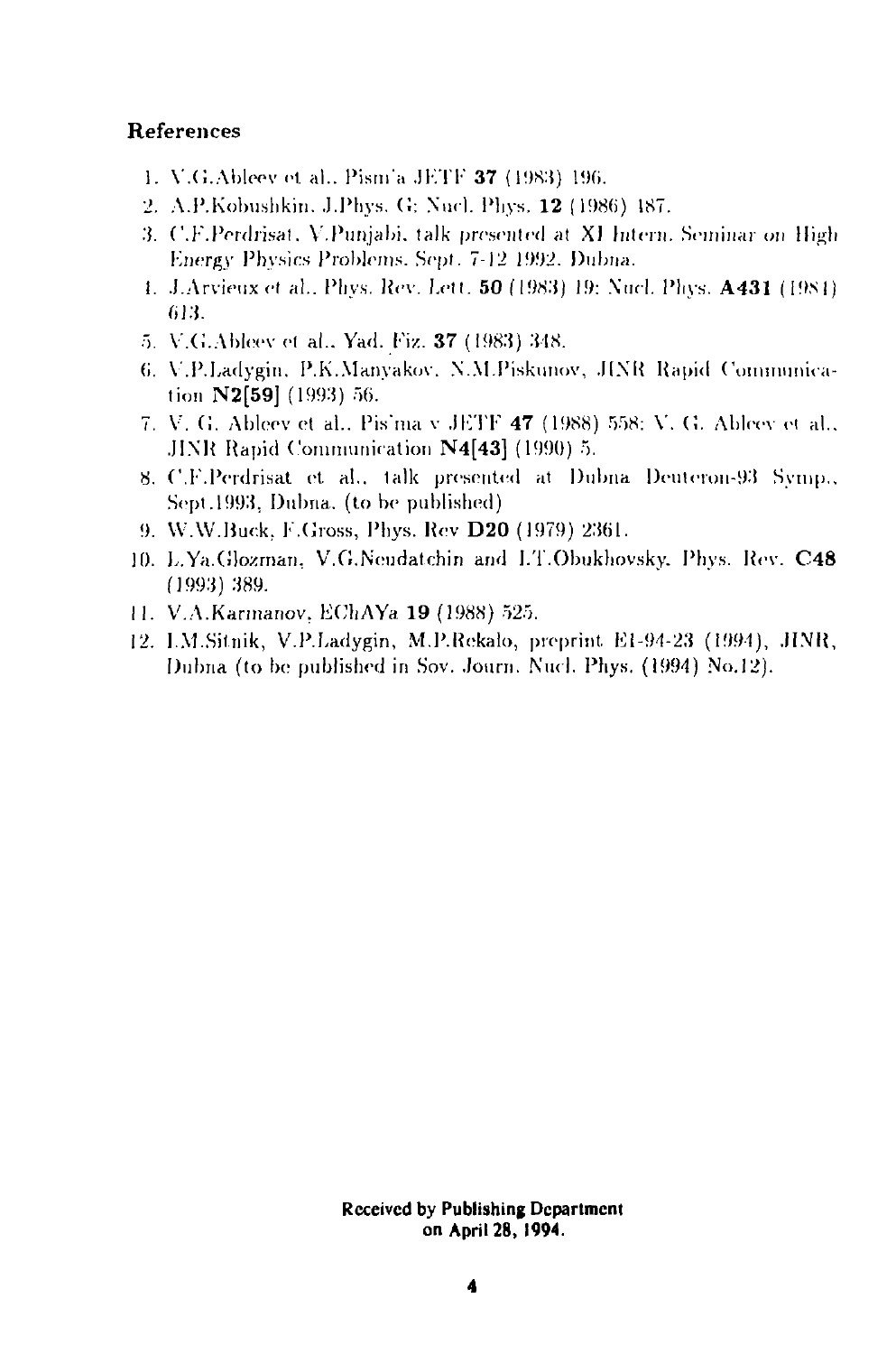Ажгирей Л.С. и др. Измерение  $T_{20}$  в упругом  $dp$ -рассеянии назад при импульсе дейтрона 3.5-6 ГэВ/с

Представлены данные по тензорной анализирующей способности  $T_{20}$ в реакции dp-рассеяния назад при импульсе начальных дейтронов 3,5-6 ГэВ/с, что соответствует диапазону внутренних импульсов конституентов в дейтроне  $k = 0.5 - 0.8$  ГэВ/с. Наблюдается новая структура при  $k = 0.65$  ГэВ/с. Обсуждается различие в поведении  $T_{20}$  в  $dp$ -упругом рассеянии назад и в реакции фрагментации дейтрона, которая имеет плавное поведение  $T_{20}$  при больших k.

Работа выполнена в Лаборатории высоких энергий ОИЯИ.

Препринт Объединенного института ядерных исследований. Дубна, 1994

Azhgirev L.S. et al. Measurements of  $T_{20}$  in Backward Elastic  $dp$  Scattering at Deuteron Momenta 3.5-6 GeV/c

We present results of measurements of the tensor analyzing power  $T_{20}$  in dp backward elastic scattering at initial deuterons momenta  $3.5-6.0 \text{ GeV/c}$ , which corresponds the range of internal momentum of the deuteron constituents  $k = 0.5 - 0.8$  GeV/c. New structure was observed at  $k = 0.65$  GeV/c. Difference between behavior of  $T_{20}$  for *dp* backward elastic scattering and for breakup reaction, which have a smooth behavior of  $T_{20}$  at high k, is discussed.

The investigation has been performed at the Laboratory of High Energies, JINR.

Preprint of the Joint Institute for Nuclear Research. Dubna, 1994

E1-94-156

E1-94-156